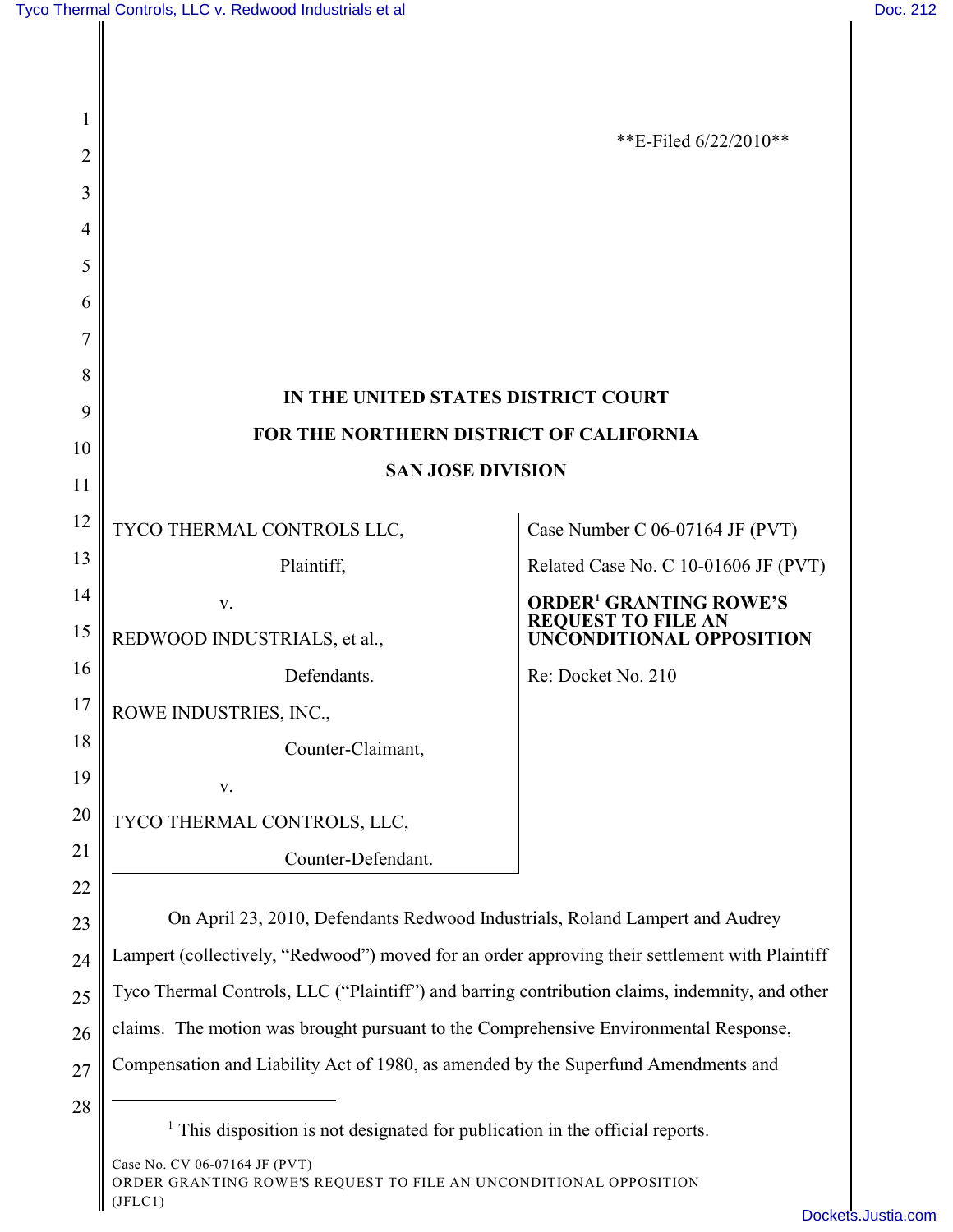1 2 3 4 5 6 7 Reauthorization Act of 1986, 42 U.S.C. § 9601, *et seq.* ("CERCLA"), the Uniform Comparative Fault Act ("UCFA") and Cal. Code Civ. P. § 877.6. On May 21, 2010, Carlisle Companies Inc., Carlisle Corporation and Tensolite Company, sued erroneously herein as Tensolite Insulated Wire Pacific Divisions, Inc. and Tensolite Insulated Wire Company, (collectively, "Carlisle") moved for an order approving their settlement with Plaintiff barring contribution and indemnity claims pursuant to the UCFA, and determinating that the settlement is in good faith pursuant to Cal. Code Civ. P. § 877.6.

8 9 10 11 12 13 14 On June 4, 2010, Defendant Rowe Industries, Inc. ("Rowe")<sup>2</sup> filed a statement of "conditional non-opposition" to both motions. Rowe conditioned its lack of opposition on the Court's determination that the protections afforded to it as a non-settling defendant under the UCFA extend to the separate but related Resource Conservation and Recovery Act, 42 U.S.C. § 6901 *et seq.* ("RCRA") action that Plaintiff filed against Rowe on April 14, 2010. Rowe contends that such a determination will protect it against non-apportionment of liability in the RCRA action.

15 16 17 18 19 20 21 22 On June 10, 2010, Carlisle and Redwood filed reply papers in which they both adopted Rowe's position that the UCFA should apply to Plaintiff's RCRA action against Rowe. The next day, Plaintiff filed reply papers opposing application of the UCFA to its outstanding RCRA action against Rowe. In addition to contending that there is no right to contribution under RCRA, Plaintiff also asserted its position with respect to the appropriate method of apportioning liability under CERCLA. Plaintiff contends that this Court should adopt a *pro tanto* approach rather than the proportionate share approach proposed by Redwood and Carlisle in their motions for approval of settlement.

23 24 25 Now Rowe has requested leave to file unconditional opposition to the pending motions for good faith settlement. It explains that it "did not oppose the motions for good faith settlement of the co-defendants *solely* because the settlement agreements mandated, and the settlement

26

27

28

 $<sup>2</sup>$  In an order dated April 15, 2010, the Court determined that Rowe is the successor-in-</sup> interest to Coleman Cable & Wire, Pacific Transformer Company, and in turn the successor-in-interest to Hill Magnetics, Inc., Hill Industries, Inc. Dkt. No. 180 at 2 n. 2.